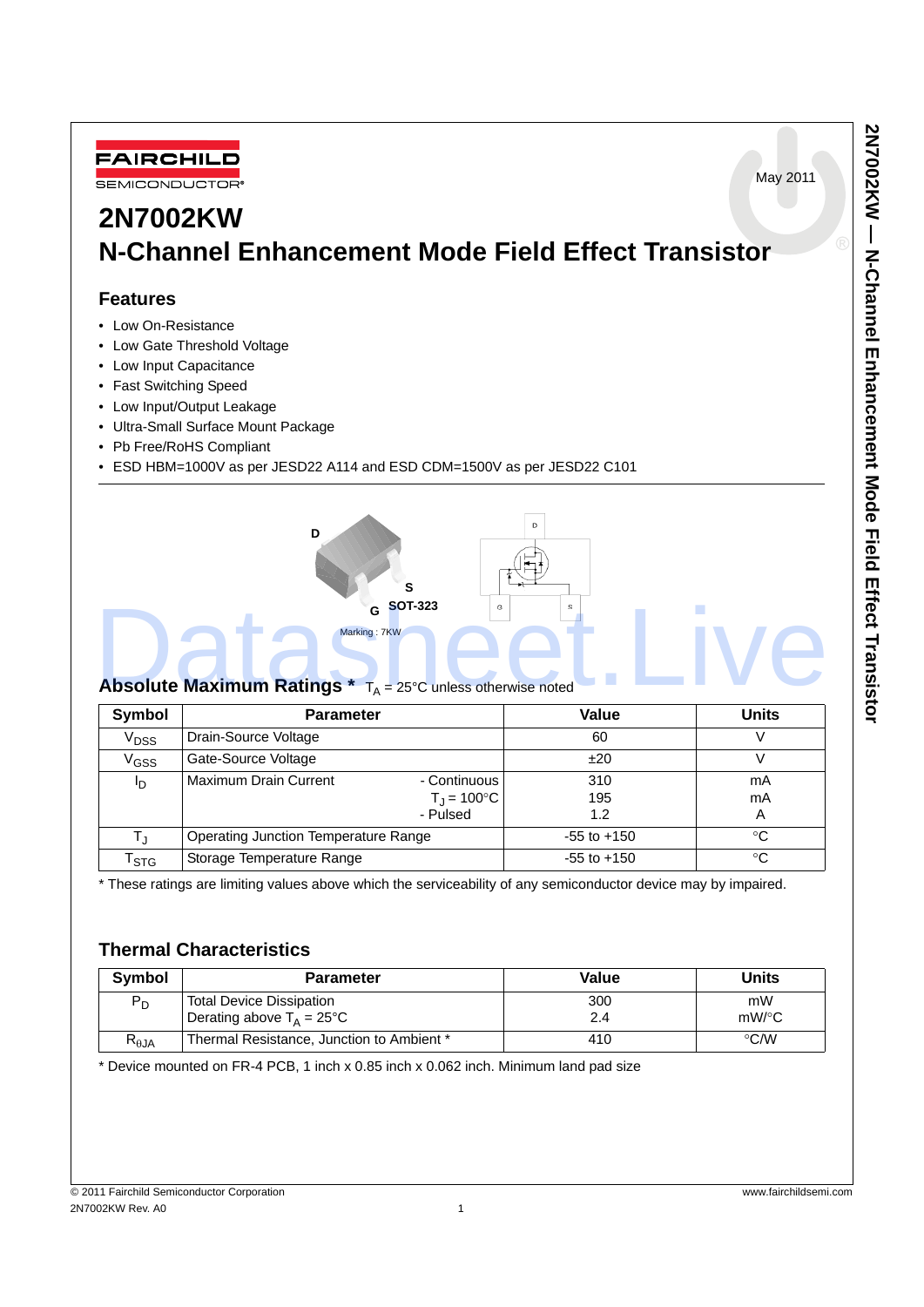| Symbol                      | <b>Parameter</b>                                              | <b>Test Condition</b>                                                                                                                                                | Min. | Typ. | Max.                              | <b>Units</b>            |
|-----------------------------|---------------------------------------------------------------|----------------------------------------------------------------------------------------------------------------------------------------------------------------------|------|------|-----------------------------------|-------------------------|
|                             | <b>Off Characteristics</b>                                    |                                                                                                                                                                      |      |      |                                   |                         |
| <b>BV<sub>DSS</sub></b>     | Drain-Source Breakdown Voltage                                | $V_{GS} = 0V$ , $I_D = 10 \mu A$                                                                                                                                     | 60   |      |                                   | V                       |
| <sup>l</sup> <sub>DSS</sub> | Zero Gate Voltage Drain Current                               | $V_{DS} = 60V$ , $V_{GS} = 0V$<br>$V_{DS}$ = 60V, $V_{GS}$ = 0V, T <sub>J</sub> = 125 °C                                                                             |      |      | 1.0<br>0.5                        | μA<br>mA                |
| $I_{GSS}$                   | Gate-Body Leakage                                             | $V_{GS} = \pm 20V$ , $V_{DS} = 0V$                                                                                                                                   |      |      | ±10                               | μA                      |
|                             | <b>On Characteristics (Note1)</b>                             |                                                                                                                                                                      |      |      |                                   |                         |
| $V_{GS(th)}$                | Gate Threshold Voltage                                        | $V_{DS} = V_{GS}$ , $I_D = 250 \mu A$                                                                                                                                | 1.1  |      | 2.1                               | $\vee$                  |
| $R_{DS(ON)}$                | <b>Static Drain-Source</b><br>On-Resistance                   | $V_{GS}$ = 10V, $I_D$ = 500mA<br>$V_{GS}$ = 10V, $I_D$ = 500mA, $T_J$ = 100°C<br>$V_{GS} = 5V$ , $I_D = 50mA$<br>$V_{GS}$ = 5V, $I_D$ = 50mA, T <sub>J</sub> = 100°C |      |      | 1.6<br>2.4<br>$\overline{2}$<br>3 | Ω<br>Ω<br>$\Omega$<br>Ω |
| $V_{DS(ON)}$                | Drain-Source On-Voltage                                       | $V_{GS}$ = 10V, $I_D$ = 500mA<br>$V_{GS} = 5V$ , $I_D = 50mA$                                                                                                        |      |      | 3.75<br>1.5                       | $\vee$<br>V             |
| $I_{D(ON)}$                 | <b>On-State Drain Current</b>                                 | $V_{GS}$ = 10V, $V_{DS}$ = 2V                                                                                                                                        | 500  |      |                                   | mA                      |
| $g_{FS}$                    | Forward Transconductance                                      | $V_{DS} = 2V$ , $I_D = 0.2A$                                                                                                                                         | 80   |      |                                   | mS                      |
|                             | <b>Dynamic Characteristics</b>                                |                                                                                                                                                                      |      |      |                                   |                         |
| $C_{iss}$                   | Input Capacitance                                             |                                                                                                                                                                      |      |      | 50                                | рF                      |
| $\mathrm{C_{oss}}$          | <b>Output Capacitance</b>                                     | $V_{DS}$ = 25V, $V_{GS}$ = 0V, f = 1.0MHz                                                                                                                            |      |      | 25                                | pF                      |
| C <sub>rss</sub>            | Reverse Transfer Capacitance                                  |                                                                                                                                                                      |      |      | 5                                 | pF                      |
|                             | <b>Switching Characteristics</b>                              |                                                                                                                                                                      |      |      |                                   |                         |
| $t_{D(ON)}$                 | Turn-On Delay Time                                            | $V_{DD}$ = 30V, R <sub>1</sub> = 150 $\Omega$ , V <sub>GS</sub> = 10V,                                                                                               |      |      | 20                                | ns                      |
| $t_{D(OFF)}$                | Turn-Off Delay Time                                           | $I_D = 200 \text{mA}$ , R <sub>GFN</sub> = $25\Omega$                                                                                                                |      |      | 60                                | ns                      |
|                             | <b>Drain-Source Diode Characteristics and Maximum Ratings</b> |                                                                                                                                                                      |      |      |                                   |                         |
| $\lg$                       | Maximum Continuous Drain-Source Diode Forward Current         |                                                                                                                                                                      |      |      | 115                               | mA                      |
| I <sub>SM</sub>             | Maximum Pulsed Drain-Source Diode Forward Current             |                                                                                                                                                                      |      |      | 0.8                               | A                       |
| $V_{SD}$                    | Drain-Source Diode Forward<br>Voltage                         | $V_{GS} = 0V$ , $I_S = 115mA$                                                                                                                                        |      |      | 1.1                               | $\vee$                  |
|                             |                                                               |                                                                                                                                                                      |      |      |                                   |                         |

Note1 : 1. Pulse Test: Pulse Width < 300μs, Duty Cycle < 2.0%.

**2N7002KW — N-Channel Enhancement Mode Field Effect Transistor**

2N7002KW - N-Channel Enhancement Mode Field Effect Transistor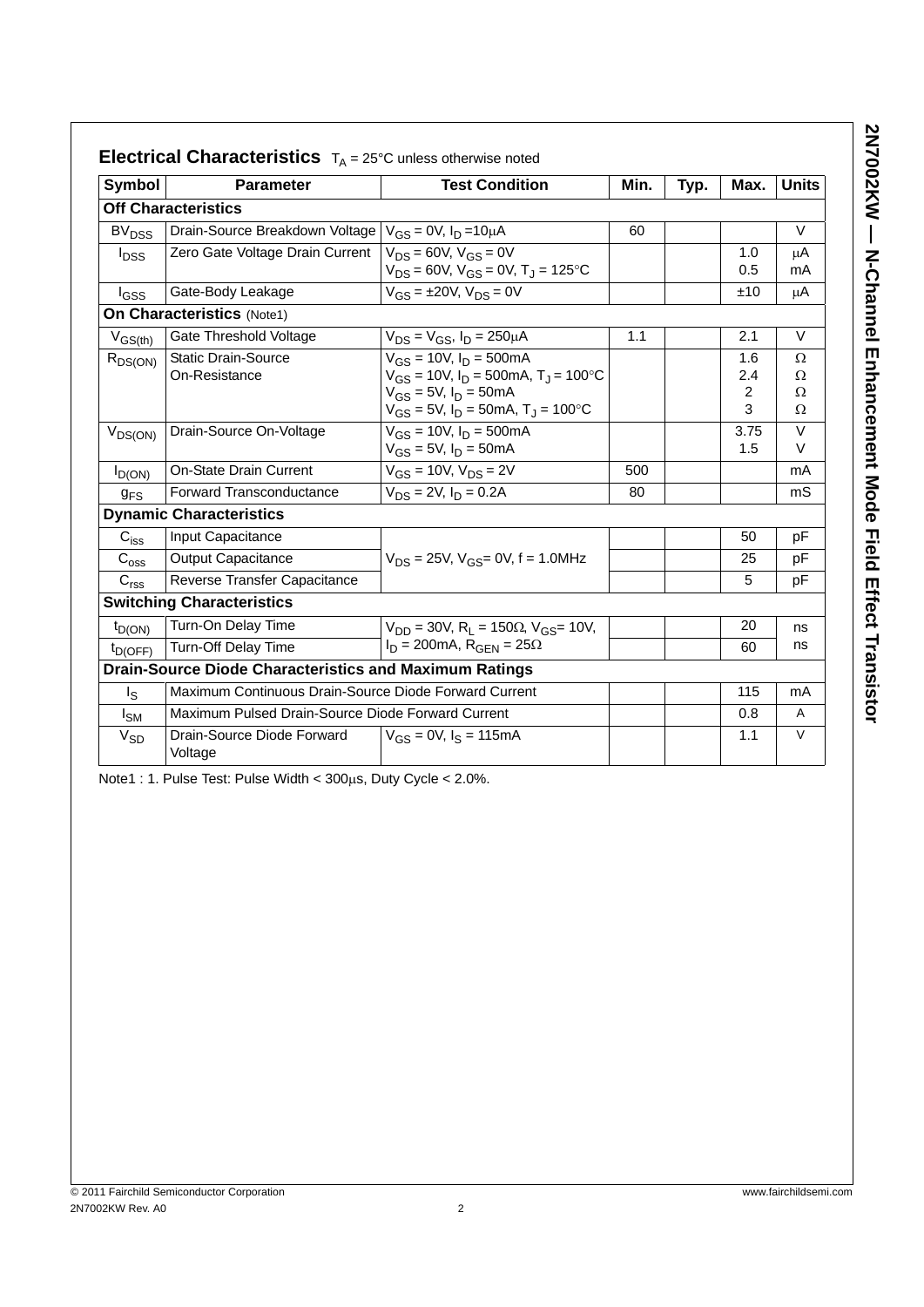

2N7002KW — N-Channel Enhancement Mode Field Effect Transistor **2N7002KW — N-Channel Enhancement Mode Field Effect Transistor**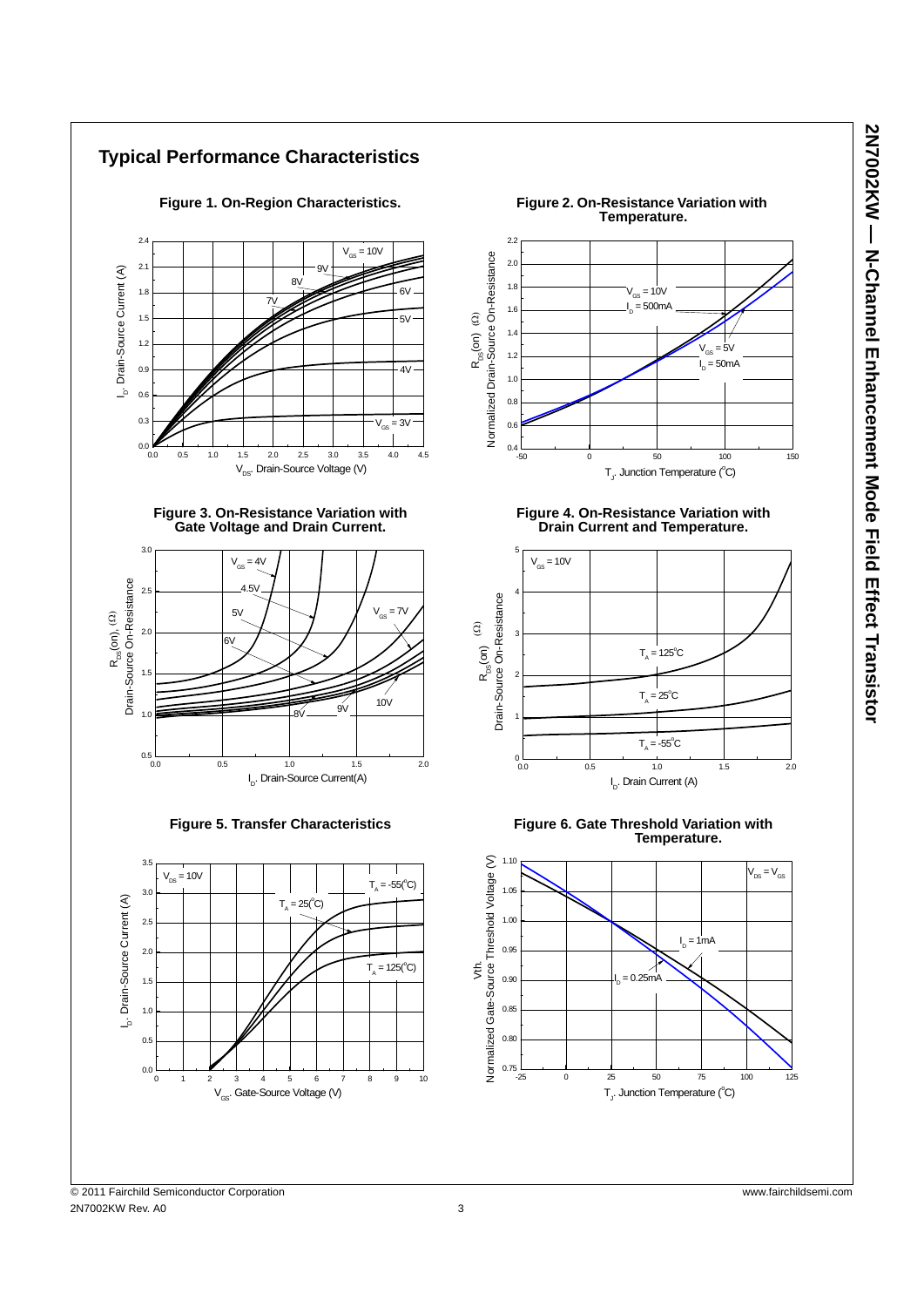

**Figure 9. Capacitance Characteristics.**



**Figure 11. Maximum Safe Operating Area.**



**Figure 8. Body Diode Forward Voltage Variation** *with Source Current and Temperature.* 



**Figure 10. Gate Charge Characteristics.**



**Figure 12. Transient Thermal Response Curve.**



© 2011 Fairchild Semiconductor Corporation www.fairchildsemi.com 2N7002KW Rev. A0 4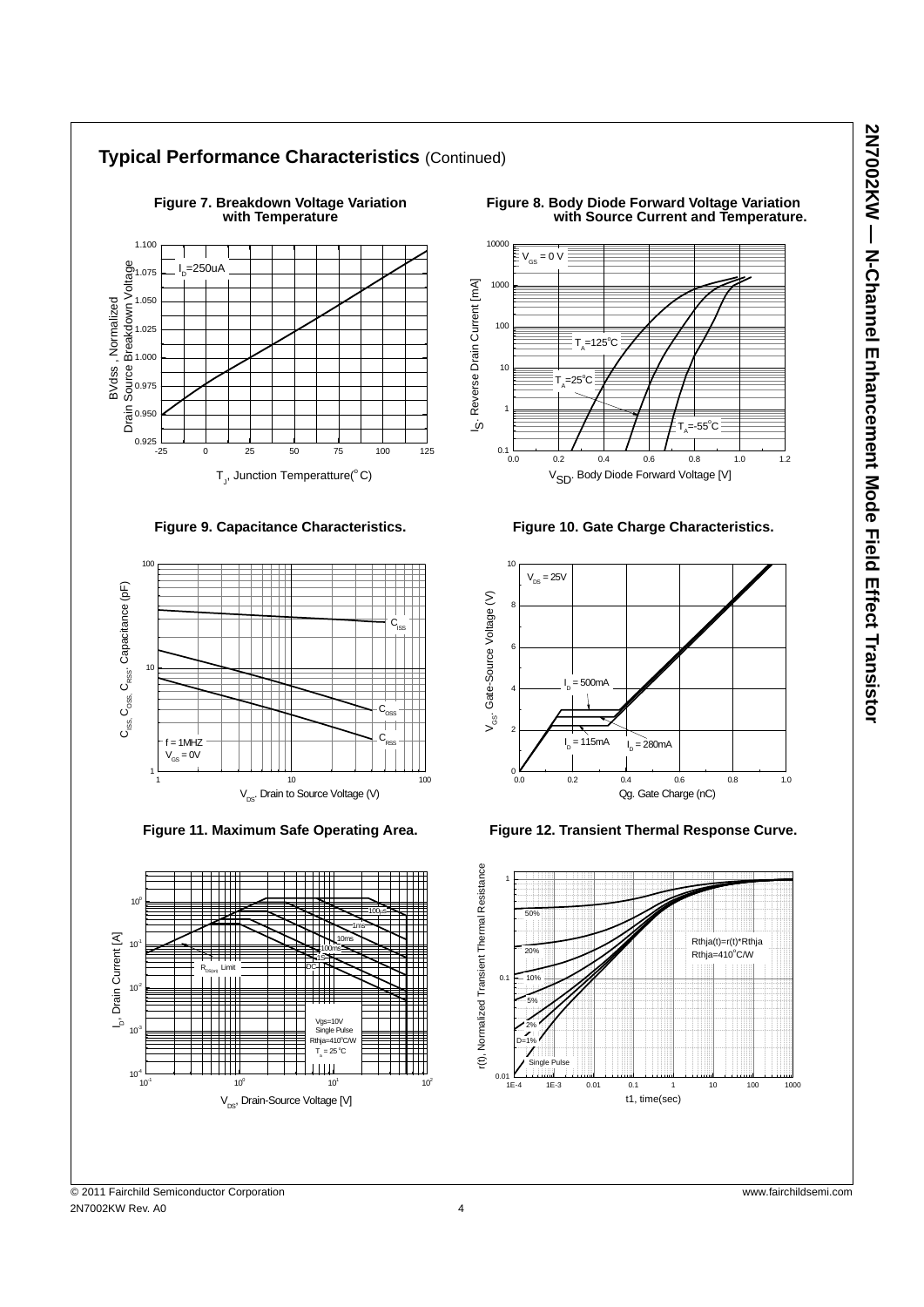

© 2011 Fairchild Semiconductor Corporation www.fairchildsemi.com 2N7002KW Rev. A0 5